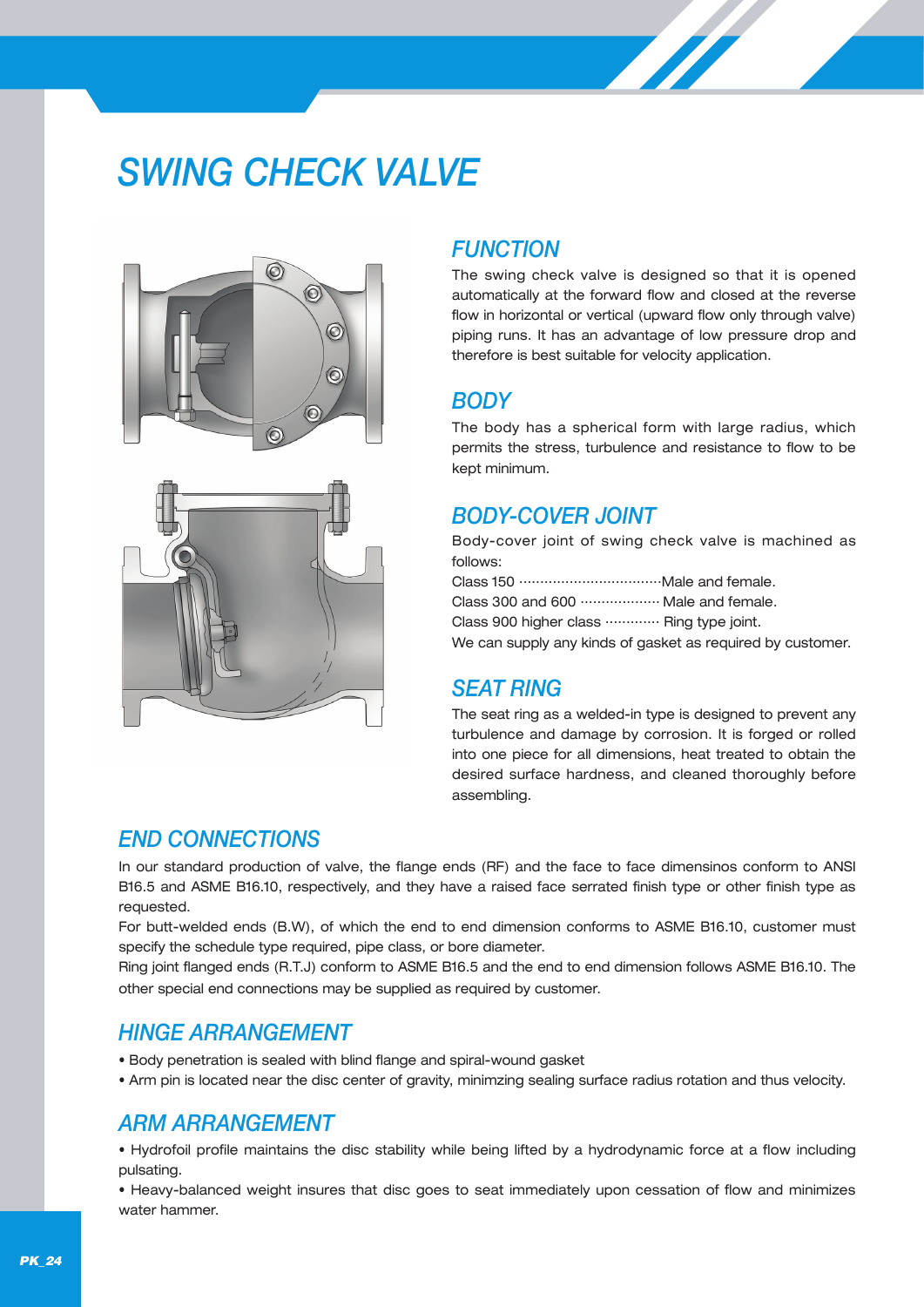



## *END CONNECTION*

- R.F FLANGED ENDS TO ASME B16.5
- B.W. ENDS TO ASME B16.25
- R.T.J FLANGED ENDS TO ASME B16.5
- SIZE 26" AND LARGER, FLANGED ENDS
- ACCORDING TO ASME B16.47 SER.A OR SER.B

# *STANDARD MATERIAL SPECIFICATIONS*

| NO.            | <b>PART NAME</b>      | <b>MATERIAL</b>       |                                 |                |  |  |  |  |  |  |
|----------------|-----------------------|-----------------------|---------------------------------|----------------|--|--|--|--|--|--|
|                | <b>BODY</b>           | A216 - WCB            | A217 - WC6                      | A351 - CF8     |  |  |  |  |  |  |
| $\overline{2}$ | <b>BONNET</b>         | A216 - WCB            | A217 - WC6                      | A351 - CF8     |  |  |  |  |  |  |
| 3              | <b>DISC</b>           | A217 - CA15+STL       | A217 - CA15+STL                 | A351 - CF8+STL |  |  |  |  |  |  |
| $\overline{4}$ | ARM                   | A216 - WCB            | A216 - WC6                      | A351 - CF8     |  |  |  |  |  |  |
| 5              | ROD PIN               | A479 - 410            | A479 - 410                      | A479 - 304     |  |  |  |  |  |  |
| 6              | <b>BODY SEAT RING</b> | A576 - 1020+STL(S20C) | A182 - F11+STL                  | A240 - 304+STL |  |  |  |  |  |  |
|                | PLUG BOLT             | $A307 - B$            | A479 - 304                      | A479 - 304     |  |  |  |  |  |  |
| 8              | <b>GASKET</b>         |                       | SPIRAL WOUND / GRAPHITE+304+304 |                |  |  |  |  |  |  |
| 9              | <b>PLUG GASKET</b>    | <b>SOFT STEEL</b>     | 304 S.S                         | 304 S.S        |  |  |  |  |  |  |
| 10             | <b>BONNET BOLT</b>    | A193-B7               | A193-B16                        | A193 - B8      |  |  |  |  |  |  |
| 11             | <b>BONNET NUT</b>     | A194 - 2H             | $A194 - 4$                      | $A194 - 8$     |  |  |  |  |  |  |
| 12             | <b>DISC NUT</b>       | $A194 - 8$            | $A194 - 8$                      | $A194 - 8$     |  |  |  |  |  |  |
| 13             | <b>PIN</b>            | 304 S.S               | 304 S.S                         | 304 S.S        |  |  |  |  |  |  |
| 14             | <b>WASHER</b>         | 304 S.S               | 304 S.S                         | 304 S.S        |  |  |  |  |  |  |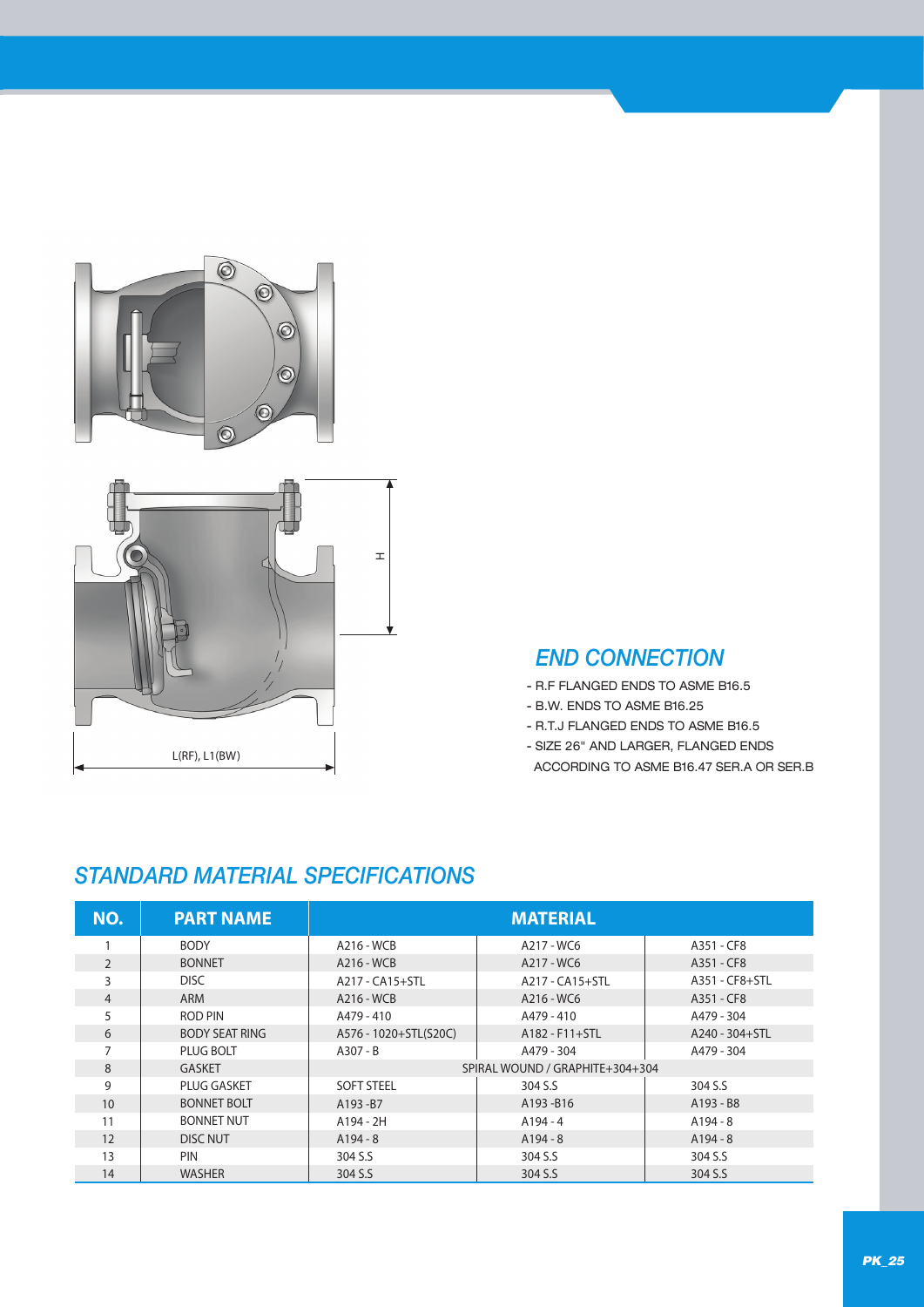# *INTERNAL TYPE SW-CH VALVE*





## *END CONNECTION*

- R.F FLANGED ENDS TO ASME B16.5
- B.W. ENDS TO ASME B16.25
- R.T.J FLANGED ENDS TO ASME B16.5
- SIZE 26" AND LARGER, FLANGED ENDS
- ACCORDING TO ASME B16.47 SER.A OR SER.B

# *STANDARD MATERIAL SPECIFICATIONS*

| NO.            | <b>PART NAME</b>      | <b>MATERIAL</b> |                                 |                |  |  |  |  |  |  |
|----------------|-----------------------|-----------------|---------------------------------|----------------|--|--|--|--|--|--|
|                | <b>BODY</b>           | A216 - WCB      | A217 - WC6                      | A351 - CF8     |  |  |  |  |  |  |
| $\overline{2}$ | <b>COVER</b>          | A216 - WCB      | A217 - WC6                      | A351 - CF8     |  |  |  |  |  |  |
| 3              | DISC.                 | A217 - CA15+STL | A217 - CA15+STL                 | A351 - CF8+STL |  |  |  |  |  |  |
| $\overline{4}$ | ARM                   | A216 - WCB      | A217 - WC6                      | A351 - CF8     |  |  |  |  |  |  |
| 5              | ROD PIN               | A479 - 410      | A479 - 410                      | A479 - 304     |  |  |  |  |  |  |
| 6              | <b>BODY SEAT RING</b> | A576 - 1020+STL | $A182 - F11 + STL$              | A240 - 304+STL |  |  |  |  |  |  |
|                | <b>INTERNAL BOLT</b>  | A193 - B8       | A193 - B8                       | A193 - B8      |  |  |  |  |  |  |
| 8              | <b>INTERNAL NUT</b>   | $A194 - 8$      | $A194 - 8$                      | $A194 - 8$     |  |  |  |  |  |  |
| 9              | <b>WASHER</b>         | 316 S.S         | 316 S.S                         | 316 S.S        |  |  |  |  |  |  |
| 10             | <b>GASKET</b>         |                 | SPIRAL WOUND / GRAPHITE+304+304 |                |  |  |  |  |  |  |
| 11             | <b>BONNET BOLT</b>    | A193 - B7       | A193 - B16                      | A193 - B8      |  |  |  |  |  |  |
| 12             | <b>BONNET NUT</b>     | A194 - 2H       | $A194 - 4$                      | $A194 - 8$     |  |  |  |  |  |  |
| 13             | DISC NUT              | $A194 - 8$      | $A194 - 8$                      | $A194 - 8$     |  |  |  |  |  |  |
| 14             | <b>PIN</b>            | 304 S.S         | 304 S.S                         | 304 S.S        |  |  |  |  |  |  |
| 15             | <b>PLAIN WASHER</b>   | 304 S.S         | 304 S.S                         | 304 S.S        |  |  |  |  |  |  |